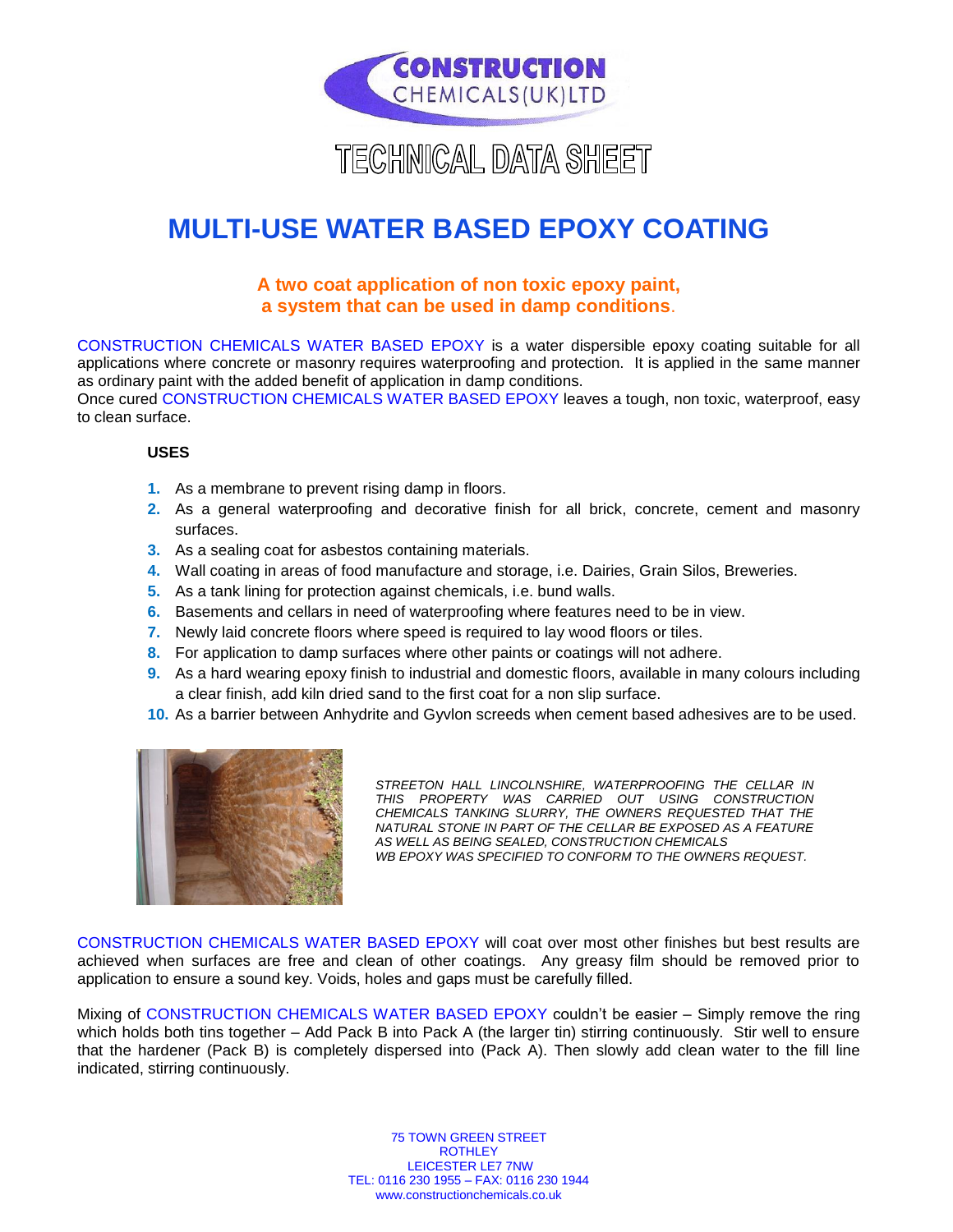CONSTRUCTION CHEMICALS WATER BASED EPOXY is now ready to be applied immediately. A two coat system is sufficient but where the surface is very porous a third coat may be required. Where being used as a waterproof membrane a three coat application is recommended to ensure complete coverage. The second coat should be applied as soon as the first coat is touch dry to ensure a good key.

CONSTRUCTION CHEMICALS WATER BASED EPOXY has a shelf life of approximately 12 months if both tins are kept unopened. Best kept in a cool, dry, frost free environment.

CONSTRUCTION CHEMICALS WATER BASED EPOXY is a very safe product to use however it is recommended that all skin and eye contact be avoided and that any areas of skin contact be washed immediately with soap and water. It is advisable to wear gloves. DO NOT INGEST. If this occurs seek medical advice immediately. Keep out of reach of children.



*CONSTRUCTION CHEMICALS WATER BASED EPOXY was specified by AJB woodworking of Leicester, AJBs whole floor area was marked out in bays and walkways for efficiency and safety for their high spec joinery workshop.*





- **CURING,** tough cure in 4 hours- hard dry in 12 hours, maximum cure 8 days.
- Once cured CONSTRUCTION CHEMICAL WATER BASED EPOXY can withstand pressure washing, steam cleaning and washing with sterilizing solutions.
- **PACKAGING,** Two part product when mixed gives 5L or 2.5L. Clean and easy to use.
- **COLOURS,** Clear, red, grey, green, white and blue..
- **COVERAGE,** Approximately 7 square meters per 1 litre per coat (17.5 sq mtr per 5l tin 2 coats) this may reduce on uneven surfaces.
- **STORAGE, Store** in cool, dry conditions in original packaging. Protect from freezing. A shelf life of 12 months can be expected.
- CLEANING AND EQUIPMENT, if using spray equipment, rinse thoroughly with cold water frequently to avoid build up of cured paint. Brushes and rollers should be washed in cold water and mild detergent.
- **APPLICATION**, A two part product– simply mix pack B into Pack A stirring continuously and add water to fill line. As easy to use as ordinary emulsion paint, apply using a brush, roller or spray.  $2^{nd}$  coat should be applied as soon as 1<sup>st</sup> coat is touch dry. **Slip resistance can be obtained by adding a fine or medium grade ant-slip aggregate, scattered over the first wet coat. Allow to dry, brush away loose particles then apply second coat of paint.** 
	- - **GENERAL**, Assorted colours available. This product is Non Toxic, tough and durable.

### **Warning – Do not apply in temperatures below 10˚C**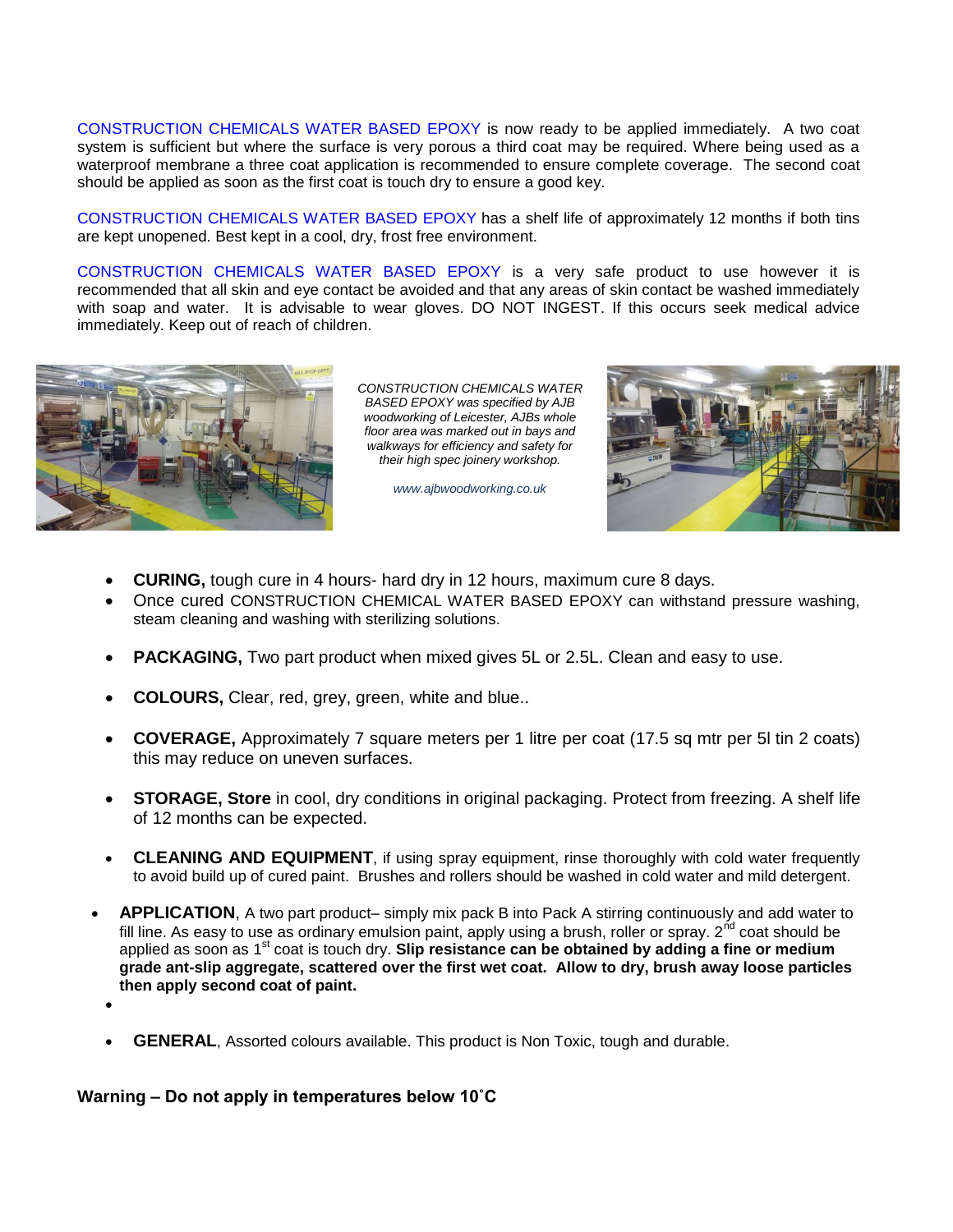

# **Health & Safety Data Sheet - Waterbased Epoxy Coating**

| 1. IDENTIFICATION OF THE SUBSTANCE / PREPARATION AND THE COMPANY |           |                                                                                 |  |
|------------------------------------------------------------------|-----------|---------------------------------------------------------------------------------|--|
| <b>Product name:</b> Waterbased Epoxy Coating                    | Supplier: | Construction Chemicals (UK) Ltd<br>75 Town Green Street<br>Rothley<br>Leicester |  |

#### **Tel: 0116 230 1955 email. sales@constructionchemicals.co.uk**

LE7 7NW

| 2. COMPOSITION / INFORMATION ON INGREDIENTS                                                                          |                |        |                 |
|----------------------------------------------------------------------------------------------------------------------|----------------|--------|-----------------|
| A 2 part system comprising resin and hardener which are supplied in separate containers to be mixed together on site |                |        |                 |
| prior to application.                                                                                                |                |        |                 |
|                                                                                                                      | CAS No         | Hazard | R-phrases       |
| A Pack:                                                                                                              |                |        |                 |
| Tetraethylenepentamine                                                                                               | $112 - 57 - 2$ | Xi     | R36/38 43 52/53 |
| Non-toxic pigments                                                                                                   |                |        |                 |
| and non-toxic additives                                                                                              | 14807-96-6     |        |                 |
| Water                                                                                                                |                |        |                 |
| Titanium Dioxide                                                                                                     | 13463-67-7     |        |                 |
|                                                                                                                      |                |        |                 |
| <b>B</b> pack:                                                                                                       |                |        |                 |
| Bisphenol A-epichlorohydrin                                                                                          | 25068-38-6     | Xi, N  | R36/38,43,51/53 |
| Epoxypropyl Neodecanoate                                                                                             | 26761-45-5     | Xi.N   | R43.51/53       |

| <b>3. HAZARDS IDENTIFICATION</b> |                                                                                  |  |
|----------------------------------|----------------------------------------------------------------------------------|--|
| A & B Pack                       | Irritating to eyes and skin.                                                     |  |
|                                  | May cause sensitisation by skin contact.                                         |  |
|                                  | Harmful in contact with skin and if swallowed.                                   |  |
|                                  | Toxic to aquatic organisms.                                                      |  |
| <b>4. FIRST AID MEASURES</b>     |                                                                                  |  |
| Eye Contact:                     | Rinse immediately with water and seek medical attention.                         |  |
| <b>Skin Contact:</b>             | Rinse immediately with soap and water.                                           |  |
|                                  | Remove contaminated clothing.                                                    |  |
|                                  | In case of persistent irritation, or if a rash develops, seek medical attention. |  |
| Inhalation:                      | Remove the affected person to fresh air and allow to rest.                       |  |
|                                  | In case of breathing difficulty seek medical attention.                          |  |
| Ingestion:                       | Immediately rinse mouth with water and drink plenty of water. Do not induce      |  |
|                                  | vomiting. Seek medical attention.                                                |  |

| <b>5. FIRE FIGHTING MEASURES</b> |                                                                  |  |
|----------------------------------|------------------------------------------------------------------|--|
| This product is not flammable.   |                                                                  |  |
|                                  |                                                                  |  |
| Special hazards:                 | If involved in a fire, noxious or toxic vapours may be generated |  |
| Protective equipment:            | Fire fighters wear self contained breathing apparatus.           |  |
| Extinguishing agents:            | Foam, dry powder, CO2 or water spray.                            |  |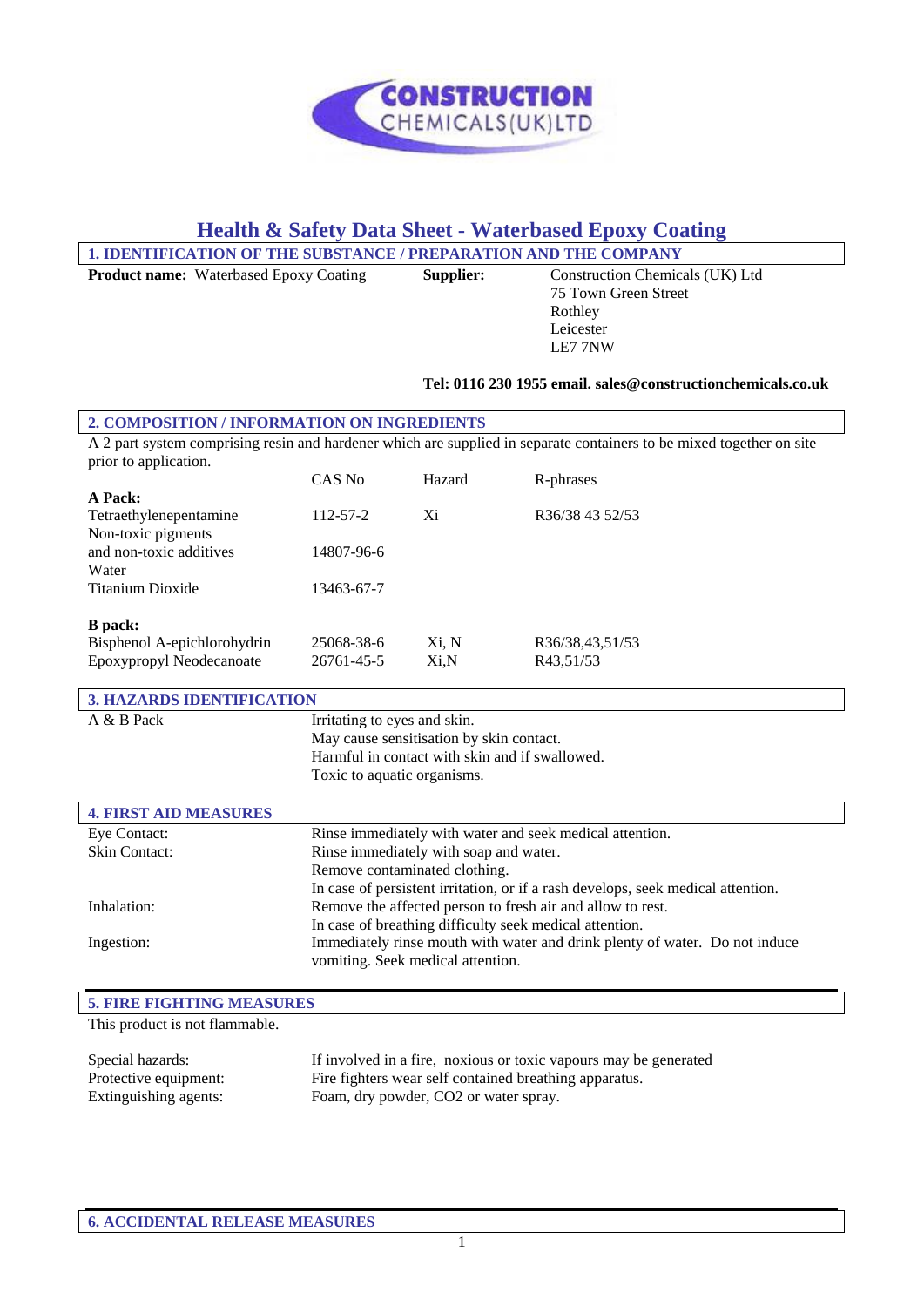Personal precautions: Wear protective clothing when dealing with a spillage. Goggles. Gloves. Protective overalls. Environmental precautions: Prevent from entering sewer system, surface water, or soil. Methods for cleaning up: Absorb with earth, sand or other absorbent materials. Wash the area clean with water and detergent. Put spilled material into appropriate waste disposal.

# **7. HANDLING AND STORAGE**

| Handling: | Wear goggles or a face shield, impervious gloves and protective clothing.    |
|-----------|------------------------------------------------------------------------------|
| Storage:  | Store in a cool, well ventilated place away from foodstuffs. Keep containers |
|           | sealed until mixing.                                                         |

# **8. EXPOSURE CONTROLS AND PERSONAL PROTECTION**

| Protective equipment: | Wear goggles or a face shield, impervious gloves and protective clothing.         |
|-----------------------|-----------------------------------------------------------------------------------|
| Ventilation:          | Ventilated area.                                                                  |
| Respirators:          | No specific recommendations made                                                  |
| Protective gloves:    | Nitrile rubber                                                                    |
| Eye protection:       | Wear chemical safety goggles where eye exposure is probable.                      |
|                       | Wear approved eye protection according to BS 2092 or equivalent.                  |
| Hygienic work rules:  | Wash hands after handling compounds and before eating or drinking. Use            |
|                       | appropriate hand lotion to prevent defatting and cracking of the skin. No eating, |
|                       | drinking or smoking while working with this material.                             |

## **9. PHYSICAL AND CHEMICAL PROPERTIES**

| A Pack         | Physical state:<br>Colour:<br>Odour:<br>Boiling point:<br>Flash point:<br>Self ignition temp:<br>Specific Gravity:<br>Solubility:<br>Viscosity: | Mobile fluid.<br>Produced in variety of colours<br>amine like.<br>circa > $160^{\circ}$ C<br>$>100^{\circ}$ C.<br>not applicable.<br>about $1.07@20°C$ .<br>fully miscible with water.<br>500-7500cPs @ 25°C. |
|----------------|-------------------------------------------------------------------------------------------------------------------------------------------------|---------------------------------------------------------------------------------------------------------------------------------------------------------------------------------------------------------------|
| <b>B</b> Pack: | Physical state:<br>Colour:<br>Odour:<br>Boiling point:<br>Flash point:<br>Specific Gravity:<br>Solubility:<br>Viscosity:                        | Mobile clear liquid.<br>Clear<br>weak odour.<br>$100^{\circ}$ C.<br>$>200^{\circ}$ C.<br>about $1.07@20^{\circ}C$ .<br>Miscible with water.<br>500-7500cPs @ 25 °C.                                           |

#### **10. STABILITY AND REACTIVITY**

| A Pack: | Stability:<br>Conditions to avoid: | Normally stable<br>Reacts exothermally with acids.<br>In case of a fire, toxic fumes of nitrogen oxides may be<br>formed. |
|---------|------------------------------------|---------------------------------------------------------------------------------------------------------------------------|
| B Pack: | Stability:<br>Conditions to avoid: | Normally stable<br>Risk of exothermic reaction with oxidising agents,<br>strongly alkaline and strongly acidic materials. |
| A Pack: | nitrogen may be produced.          | In a fire, carbon(soot) deposits plus carbon monoxide and dioxide and oxides of                                           |
| B Pack: | may be formed.                     | In case of a fire, carbon monoxide, carbon dioxide and other harmful gases                                                |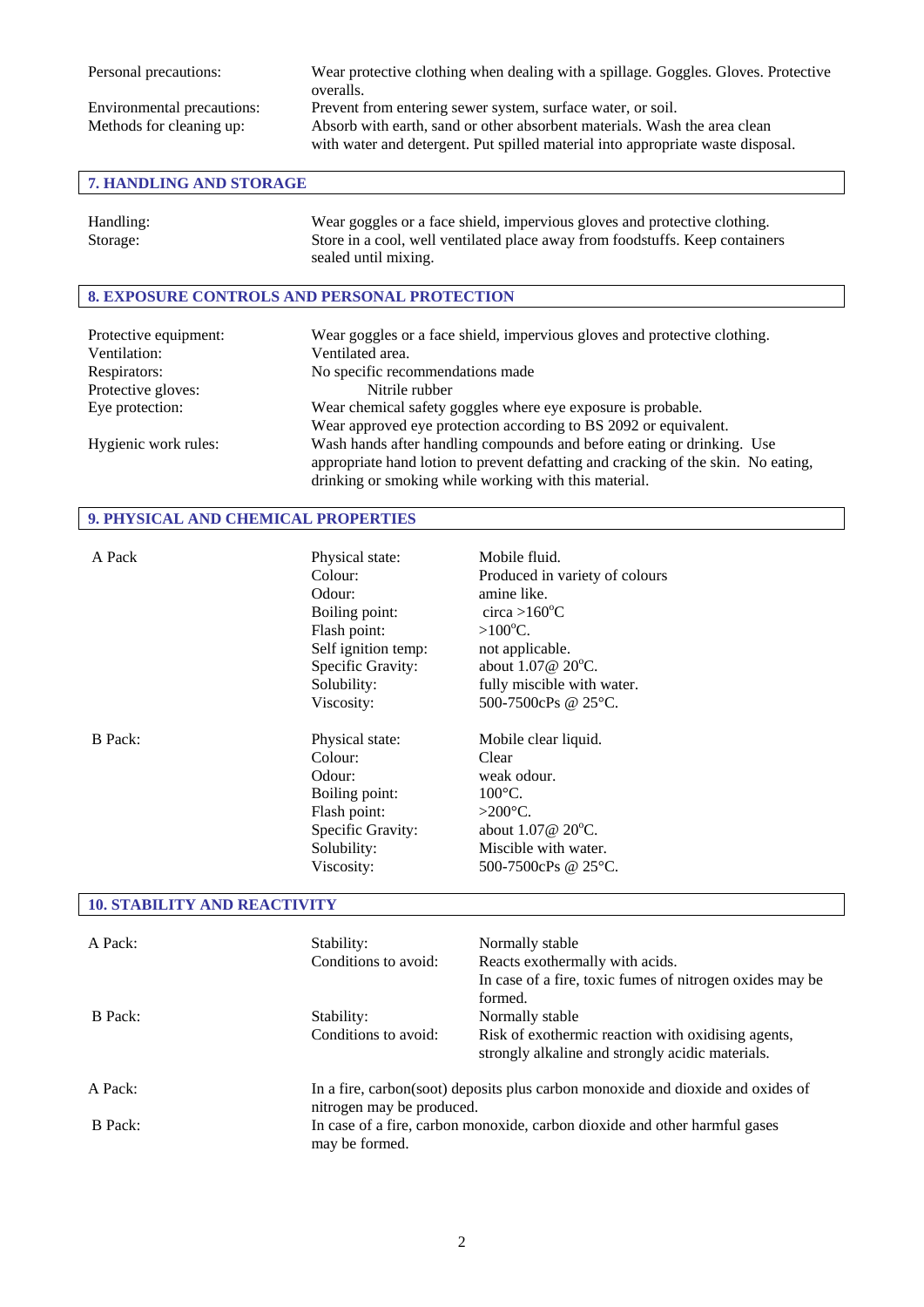| <b>11. TOXICOLOGICAL INFORMATION</b> |                                                                                                                                                                                                                   |                                                                                                                |  |
|--------------------------------------|-------------------------------------------------------------------------------------------------------------------------------------------------------------------------------------------------------------------|----------------------------------------------------------------------------------------------------------------|--|
| A Pack:                              | LD50 oral, rat: 2000mg/kg.<br>Epoxy resins such as contained in this product have been shown to cause irritation<br>in humans on skin and eyes. Skin sensitisation was also observed.                             |                                                                                                                |  |
| <b>B</b> Pack:                       | LD50 oral, rat: $>10000$ mg/kg.<br>The polyaminoamide as contained in this product is an irritant to skin and a severe<br>irritant to eyes.                                                                       |                                                                                                                |  |
| <b>12. ECOLOGICAL INFORMATION</b>    |                                                                                                                                                                                                                   |                                                                                                                |  |
| Environmental precautions:           | Prevent from entering sewer system, surface water or soil. Do not allow runoff to<br>sewer, waterway or ground. Absorb in vermiculite or dry sand, dispose of in<br>accordance with Local Authority requirements. |                                                                                                                |  |
| <b>13. DISPOSAL CONSIDERATIONS</b>   |                                                                                                                                                                                                                   |                                                                                                                |  |
| Waste:                               | Treat the disposal of solids as hazardous waste.                                                                                                                                                                  |                                                                                                                |  |
| <b>14. TRANSPORT INFORMATION</b>     |                                                                                                                                                                                                                   |                                                                                                                |  |
| Road:<br>A Pack:                     | <b>ADR Class:</b><br>UN Number:                                                                                                                                                                                   | Non Hazardous for ADR<br>Not required                                                                          |  |
| Label for transport:                 | Non required                                                                                                                                                                                                      |                                                                                                                |  |
| <b>B</b> Pack                        | <b>UN Number:</b><br><b>ADR Class:</b><br>Packing group:<br>Label:<br>Hazard ID number:<br>Transport category:<br>Shipping name:                                                                                  | 3082<br>9<br>Ш<br>9<br>90<br>3<br>Environmentally Hazardous Substance, Liquid, N.O.S<br>(Contains Epoxy Resin) |  |
| Label for transport:                 | <b>CLASS 9 HAZARD</b><br>Miscellaneous dangerous substances and articles<br>(No. 9)<br>Symbol (seven vertical stripes in upper half): black;<br>Background: white;<br>Figure '9' underlined in bottom corner      |                                                                                                                |  |